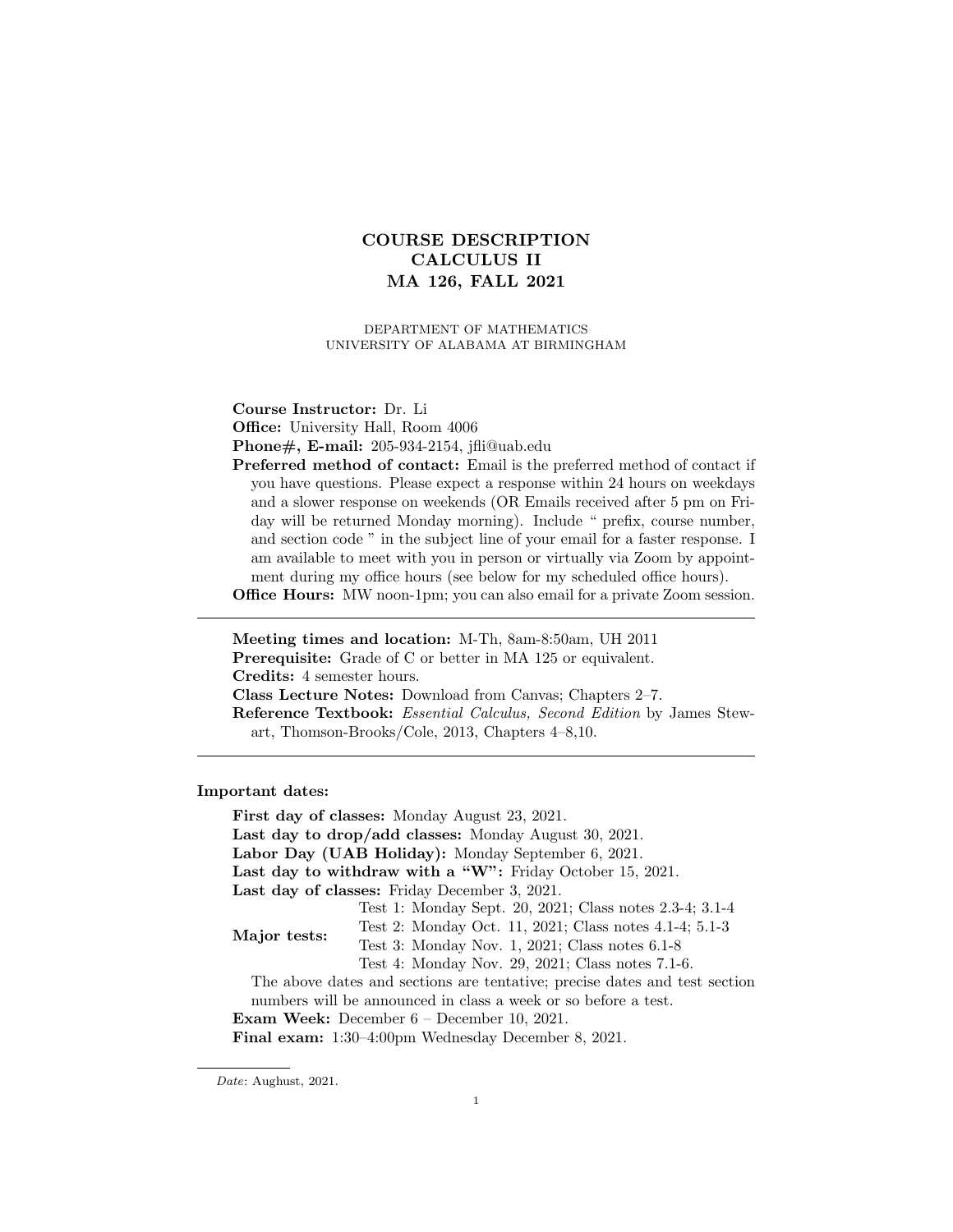#### 2 DEPARTMENT OF MATHEMATICS UNIVERSITY OF ALABAMA AT BIRMINGHAM

#### Course policies.

- Please make sure that you are able to receive e-mail through your Blazer-ID account. Official course announcements may be sent to that address.
- If you are contacted by the Early Alert Program, consider taking advantage of their services; see Student Resources on the Blazernet website.
- For disability accommodations contact DSS at 934-4205 or at dss@uab.edu.
- The lowest weekly homework grade will be dropped to account for any missed assignments due to illness or any other circumstance.
- If a test is missed due to a serious verifiable circumstance or official university business, the test grade will be replaced with the properly rescaled final exam score. You must advise the instructor of such circumstances at the earliest possibility before the exam takes place.
- While calculators that do not have access to the internet are permitted, no books or notes will be allowed during the tests, except that one  $8.5'' \times 11''$ sheet of your own construction may be used in each test/final.

# Methods of teaching and learning.

- 50-minute class meetings consisting of lectures and discussions of examples and homework problems. Time for four in-class tests is included.
- Students are expected to undertake at least 10 hours of private study and homework per week during the term.
- Thursday class is devoted to a weekly tutorial designed to provide you with assistance in completing the homework assignment for the week. The assignments are always due on Monday of each week. Late submissions will be graded for correctness, but will not count toward the course score.
- During test weeks, the test will be given in Monday class, and Thursday class of the previous week will be used in similar fashion as a tutorial for your test review problems, which I will distribute at least a week before each test.

Aims of the course. Upon successful completion of the course a student

- understands the concept of definite integral;
- is able to apply the definite integral to find volumes, work, and arc length;
- knows the basic techniques of integration;
- is able to apply Calculus concepts to problems in Physics and Engineering;
- understands the concept of a vector, can perform basic vector calculations, and is able to use vectors to describe lines and planes in space;
- understands the concept of vector-valued functions, and is able to use vector functions to describe parametric curves, tangent vectors and velocity;
- is able to determine the convergence/divergence of improper integrals, sequences, and infinite series; and
- can find power series representations of functions and use them for approximation, evaluation of integrals, and limits.

The understanding of a concept is demonstrated by an ability to solve pertinent problems related to that concept.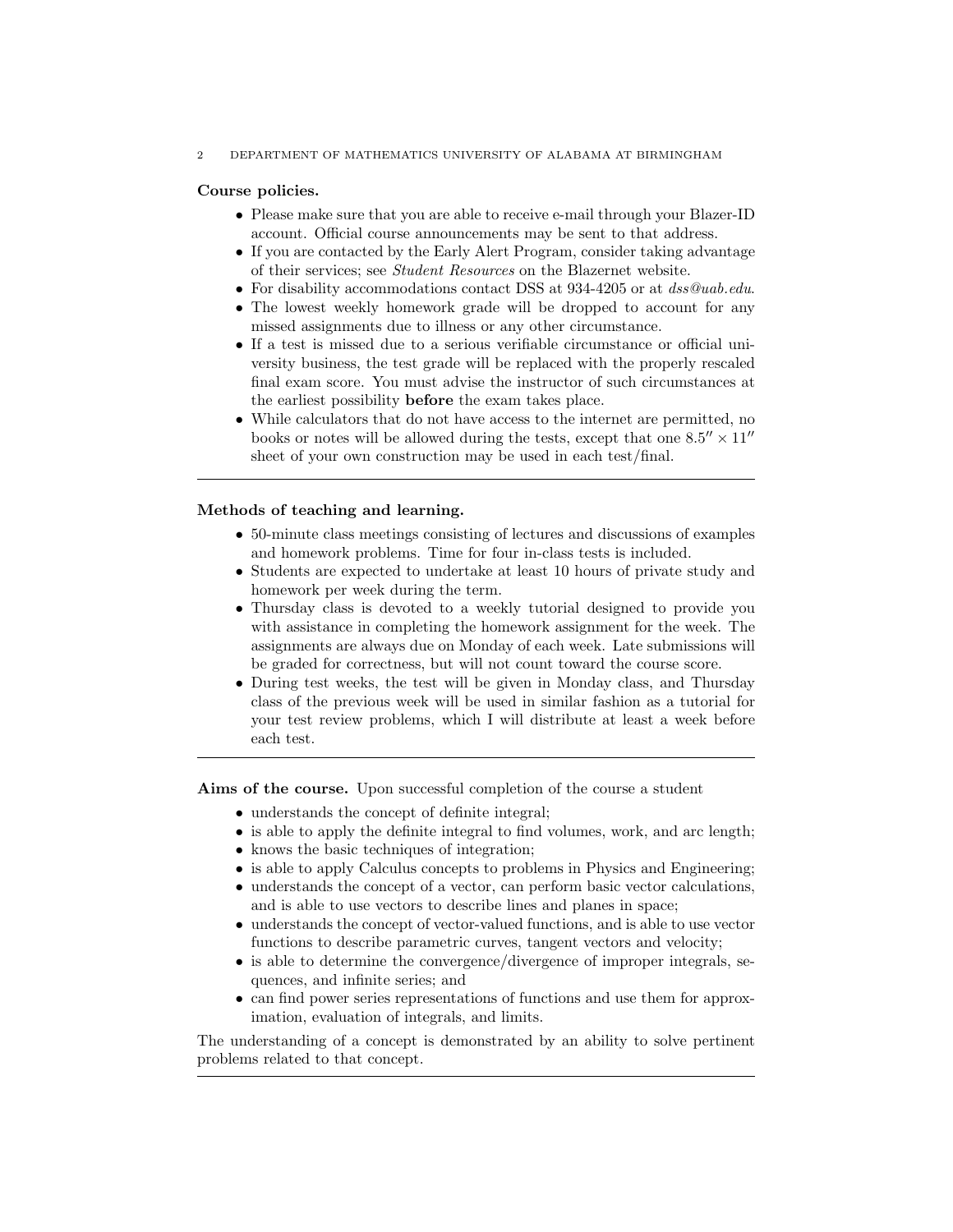- Basic techniques of integration including substitution, integration by parts, partial fractions and the use of tables.
- Applications of integration (area, volume, work).
- Vectors in three dimensions, their geometric and algebraic representation, dot product and cross product.
- Equations of lines and planes.
- Vector functions and parametric curves, tangent vectors, arc length, velocity and speed.
- Sequences and series, power series.

#### Assessment procedures.

- Student achievement will be assessed by the following measures:
	- Regular graded homework. Written homework will be assigned on Monday of each week (except for weeks preceding a test week) and due on next Monday. Homework contributes 40% to the course average. Problems on tests are modeled after homework problems. Staying on top of homework is therefore extremely important.
	- Four 50-minute tests. Each test contributes 9% to the course average and typically includes a mixture of shorter questions (or parts of questions) designed to test insight and manipulative skills, together with longer problems requiring in-depth understanding, including "word" problems.
	- 150-minute comprehensive final examination. The final is comprehensive and contributes 24% to the course average.
- Your course performance is your course average, which is a number between 0 and 100 obtained by adding the scores, weighted as above, from the homework, tests, and final.
- Your final grade is determined according to the following table: Course performance: 88-100 75-87 62-74 50-61 below 50 Final Grade: A B C D F
- After the final exam score and grades have been entered, grades may be checked via <https://www.uab.edu/cas/mathematics/resources> under the heading Check Grades.

# Tips.

- Help is available in the Math Learning Lab, if you can't find me.
- Working steadily, regularly attending class, and asking lots of questions when you are stuck (a practice I strongly encourage !), all increase your chances of success.
- Ultimately, you are in charge of your mathematics education, but I am more than willing to help you chart a effective path through the Calculus wilderness.
- Remember, being a full-time student is a full-time job.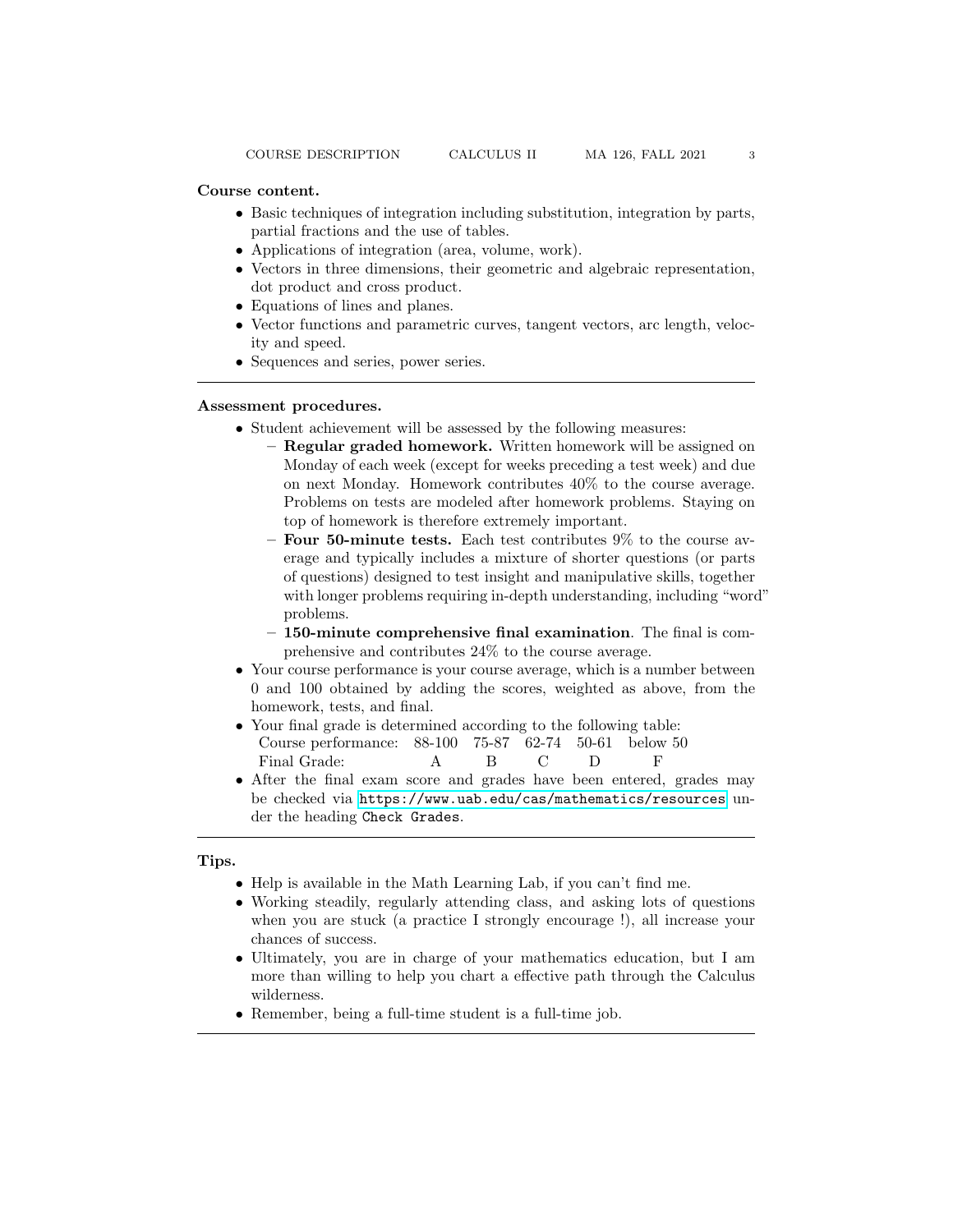# Class Schedule.

| Week            | Monday            | Thursday                  | next Monday         |
|-----------------|-------------------|---------------------------|---------------------|
| $08/23 - 08/27$ | First Class       | Tutorial                  | HW1 due             |
| $08/30 - 09/03$ |                   | Tutorial                  | HW <sub>2</sub> due |
| $09/06 - 09/10$ | Labor Day Holiday | Tutorial                  | HW3 due             |
| $09/13 - 09/17$ |                   | Test 1 Review             |                     |
| $09/20 - 09/24$ | Test 1            | Tutorial                  | HW4 due             |
| $09/27 - 10/01$ |                   | Tutorial                  | HW <sub>5</sub> due |
| $10/04 - 10/08$ |                   | Test 2 Review             |                     |
| $10/11 - 10/15$ | Test 2            | Tutorial                  | HW <sub>6</sub> due |
| $10/18 - 10/22$ |                   | Tutorial                  | HW7 due             |
| $10/25 - 10/29$ |                   | Test 3 Review             |                     |
| $11/01 - 11/05$ | Test 3            | Tutorial                  | HW8 due             |
| $11/08 - 11/12$ |                   | Tutorial                  | HW9 due             |
| $11/15 - 11/19$ |                   | Test 4 Review             |                     |
| $11/22 - 11/26$ |                   | Thanksgiving Break        |                     |
| $11/29 - 12/03$ | Test 4            | Final Review/Last class   |                     |
| $12/06 - 12/10$ |                   | Final Exam $1:30-4:00$ pm |                     |

UAB DSS Accessibility Statement. The University of Alabama at Birmingham is committed to providing an accessible learning experience for all students. If you are a student with a disability that qualifies under Americans with Disabilities Act (ADA) and Section 504 of the Rehabilitation Act, and you require accommodations, please contact Disability Support Services for information on accommodations, registration and procedures. Requests for reasonable accommodations involve an interactive process and consist of a collaborative effort among the student, DSS, faculty and staff. If you are registered with Disability Support Services, please contact DSS to discuss accommodations that may be necessary in this course. If you have a disability but have not contacted Disability Support Services, please call (205) 934-4205, visit their website, or their office located in Hill Student Center Suite 409.

UAB Title IX Statement. The University of Alabama at Birmingham is committed to providing an environment that is free from sexual misconduct, which includes gender-based assault, harassment, exploitation, dating and domestic violence, stalking, as well as discrimination based on sex, sexual orientation, gender identity, and gender expression.If you have experienced any of the aforementioned conduct we encourage you to report the incident. UAB provides several avenues for reporting. For more information about Title IX, policy, reporting, protections, resources and supports, please visit UAB Title IX web page for UAB's Title IX, UAB's Equal Opportunity, Anti-Harassment, Duty to Report, and Non-Retaliation policies.

Academic Integrity Code. The purpose of [the Academic Integrity Code](https://www.uab.edu/one-stop/policies/academic-integrity-code) is to support our academic mission and to maintain and promote academic integrity. All students in attendance at UAB are expected to pursue all academic endeavors